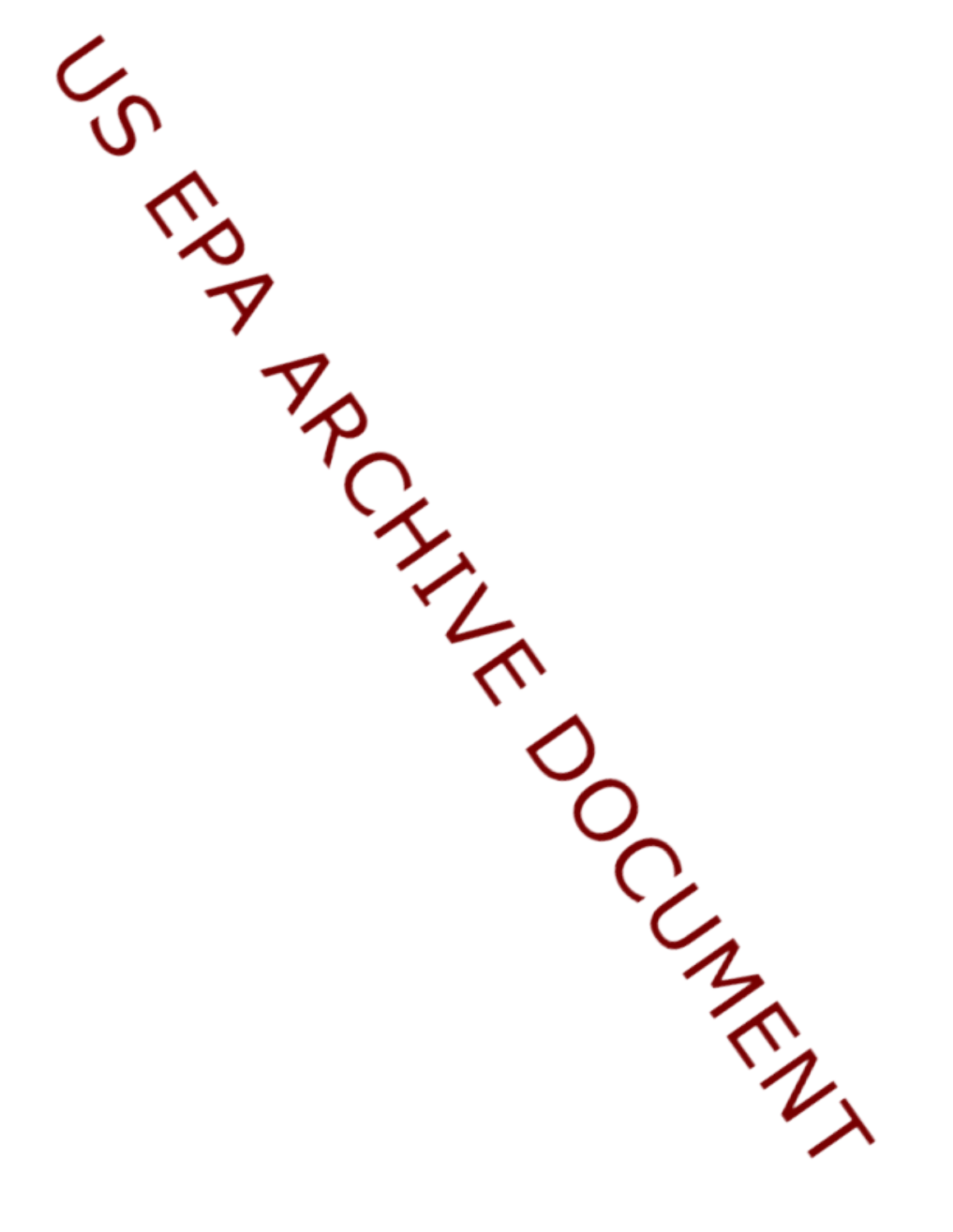#### **THE ENVIRONMENTAL TECHNOLOGY VERIFICATION PROGRAM**

ETV





# **ETV Joint Verification Statement**

| <b>TECHNOLOGY TYPE: Atrazine Test Kit</b> |                                                                                          |  |  |  |
|-------------------------------------------|------------------------------------------------------------------------------------------|--|--|--|
| <b>APPLICATION:</b>                       | ANALYSIS OF ATRAZINE IN WATER                                                            |  |  |  |
| <b>TECHNOLOGY NAME: Atrazine Tube Kit</b> |                                                                                          |  |  |  |
| <b>COMPANY:</b>                           | <b>Beacon Analytical Systems, Inc.</b>                                                   |  |  |  |
| <b>ADDRESS:</b>                           | PHONE: 207-761-2199<br>383 Presumpscot St.<br>Portland, ME 04103<br>207-761-9238<br>FAX: |  |  |  |
| <b>WEB SITE:</b><br><b>EMAIL:</b>         | www.beaconkits.com<br>brains@beaconkits.com                                              |  |  |  |

The U.S. Environmental Protection Agency (EPA) has created the Environmental Technology Verification (ETV) Program to facilitate the deployment of innovative or improved environmental technologies through performance verification and dissemination of information. The goal of the ETV Program is to further environmental protection by accelerating the acceptance and use of improved and cost-effective technologies. ETV seeks to achieve this goal by providing high-quality, peer-reviewed data on technology performance to those involved in the design, distribution, financing, permitting, purchase, and use of environmental technologies. Information and ETV documents are available at www.epa.gov/etv.

ETV works in partnership with recognized standards and testing organizations; with stakeholder groups that consist of buyers, vendor organizations, and permitters; and with the full participation of individual technology developers. The program evaluates the performance of innovative technologies by developing test plans that are responsive to the needs of stakeholders, conducting field or laboratory tests (as appropriate), collecting and analyzing data, and preparing peer-reviewed reports. All evaluations are conducted in accordance with rigorous quality assurance (QA) protocols to ensure that data of known and adequate quality are generated and that the results are defensible.

The Advanced Monitoring Systems (AMS) Center, one of seven technology areas under ETV, is operated by Battelle in cooperation with EPA's National Exposure Research Laboratory. The AMS Center has recently evaluated the performance of test kits for the analysis of atrazine in water. This verification statement provides a summary of the test results for the Beacon Analytical Systems, Inc. Atrazine Tube Kit.

# **VERIFICATION TEST DESCRIPTION**

The Atrazine Tube Kit was verified in terms of its performance on the following parameters: accuracy, precision, linearity, method detection limit (MDL), cross-reactivity of hydroxylatrazine and desethyl atrazine, matrix interference effects, and rate of false positives/false negatives. Qualitative factors including ease of use, reliability, and sample throughput were also evaluated. All preparation and analyses were performed according to the manufacturer's recommended procedures. The verification test involved challenging the Atrazine Tube Kit with seven performance test (PT) samples and four types of environmental samples. The PT samples consisted of ASTM Type I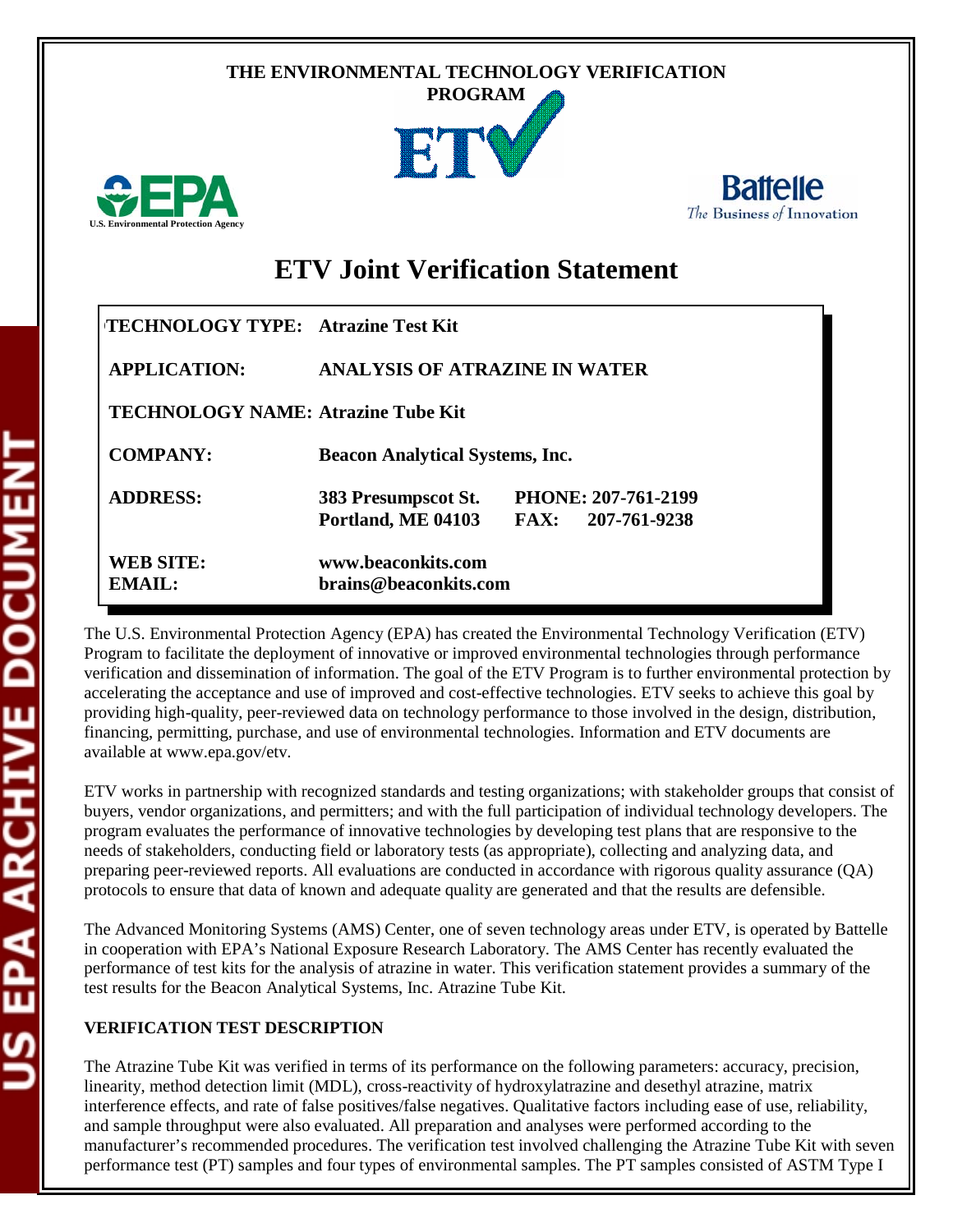water samples fortified with atrazine or an atrazine degradation product. Five of the PT samples contained atrazine at concentrations ranging from 0.1 to 5 parts per billion (ppb), and two of the samples contained 3 ppb of a crossreactive compound, but no atrazine. Four types of environmental samples also were analyzed: fresh pond water, brackish pond water, groundwater, and chlorinated drinking water. Environmental samples were filtered prior to test kit analysis. The background atrazine concentration in each environmental sample was less than 0.062 ppb. Each environmental sample was fortified in the laboratory at concentrations of 1 ppb and 3 ppb atrazine. All laboratoryfortified samples were prepared using certified, commercially available standards. All samples were analyzed by the Atrazine Tube Kit and by gas chromatography/mass spectrometry (GC/MS) according to modified EPA Method 525.2. Each sample was analyzed in triplicate using the test kit (seven replicates of the MDL sample were analyzed). Samples were given to the analyst blind and in random order.

The verification test was conducted in September 2003 at the Battelle laboratory in Duxbury, Massachusetts. Environmental samples were provided by the National Oceanic and Atmospheric Administration, National Ocean Service's Center for Coastal Environmental Health and Biomolecular Research Center at Charleston, and the University of Missouri - Rolla. Reference laboratory analyses were provided by the EPA's Office of Pesticide Programs, Environmental Chemistry Branch at the John C. Stennis Space Center. Test kit analyses were conducted by the Texas Commission on Environmental Quality.

The Atrazine Tube Kit and reference method results were used to assess accuracy and linearity. Replicate sample results were used to assess precision. Results for replicates of a low-level spiked sample were used to evaluate the MDL. Cross-reactivity of hydroxyatrazine and desethyl atrazine were assessed by evaluating the Atrazine Tube Kit results for samples that contained only one degradation compound, but not atrazine. Potential matrix effects were assessed by comparing accuracy and precision results for environmental samples (i.e., chlorinated drinking water, fresh surface water, brackish surface water, and groundwater) to those for ASTM Type I water samples. Performance parameters, such as ease of use and reliability, were based on documented observations of the analyst. Sample throughput was estimated based on the time required to analyze a sample set. QA oversight of verification testing was provided by Battelle and EPA. Battelle QA staff conducted a data quality audit of 10% of the test data, a performance evaluation audit, and a technical systems audit of the procedures used in this verification. This verification statement, the full report on which it is based, and the test/QA plan for this verification are all available at www.epa.gov/etv/centers/center1.html.

### **TECHNOLOGY DESCRIPTION**

The following description of the Atrazine Tube Kit is based on information provided by the vendor. This information was not verified in this test. The Atrazine Tube Kit is an immunological test for measuring atrazine residues in water. It uses polyclonal antibodies that bind both atrazine and an atrazine-enzyme conjugate. Atrazine in the sample competes with atrazine-enzyme conjugate for a limited number of antibody binding sites. Antibodies, which bind atrazine, are immobilized to the inside of the test tubes. The assay procedure involves (1) adding samples and calibrators containing known amounts of atrazine and an atrazine- enzyme conjugate to test tubes coated with antiatrazine antibodies; (2) incubating the mixture for 20 minutes, and washing away unbound molecules; and (3) adding clear substrate solution to each tube. Bound atrazine-enzyme conjugate converts the substrate to a blue compound. One enzyme molecule can convert many substrate molecules.

Since the same number of antibody binding sites are available in each tube and each tube receives the same number of atrazine-enzyme conjugate molecules, a low concentration of atrazine in a sample allows the antibody to bind many atrazine-enzyme conjugate molecules. The result is a dark blue solution. Conversely, a high concentration of atrazine allows fewer atrazine-enzyme conjugate molecules to be bound by the antibodies, resulting in a lighter blue solution. Absorbance of test tubes at 450 nanometers is measured in a photometer specifically designed for 12- x 75-millimeter tubes. The calibration range of the test kit is 0.05 ppb to 5 ppb atrazine. The vendor-stated detection limit of the test kit is 0.05 ppb atrazine. The Atrazine Tube Kit contains two vacuum-packed foil bags, each containing 20 polystyrene test tubes coated with anti-atrazine antibodies and color-indicating dessicant; one vial each of three atrazine calibrators; and one vial each of negative control (0.0 ppb atrazine), assay control (exact value range printed on vial), atrazine-horseradish peroxidase enzyme conjugate, substrate, and stop solution. The Atrazine Tube Kit costs \$200 per 40 tubes.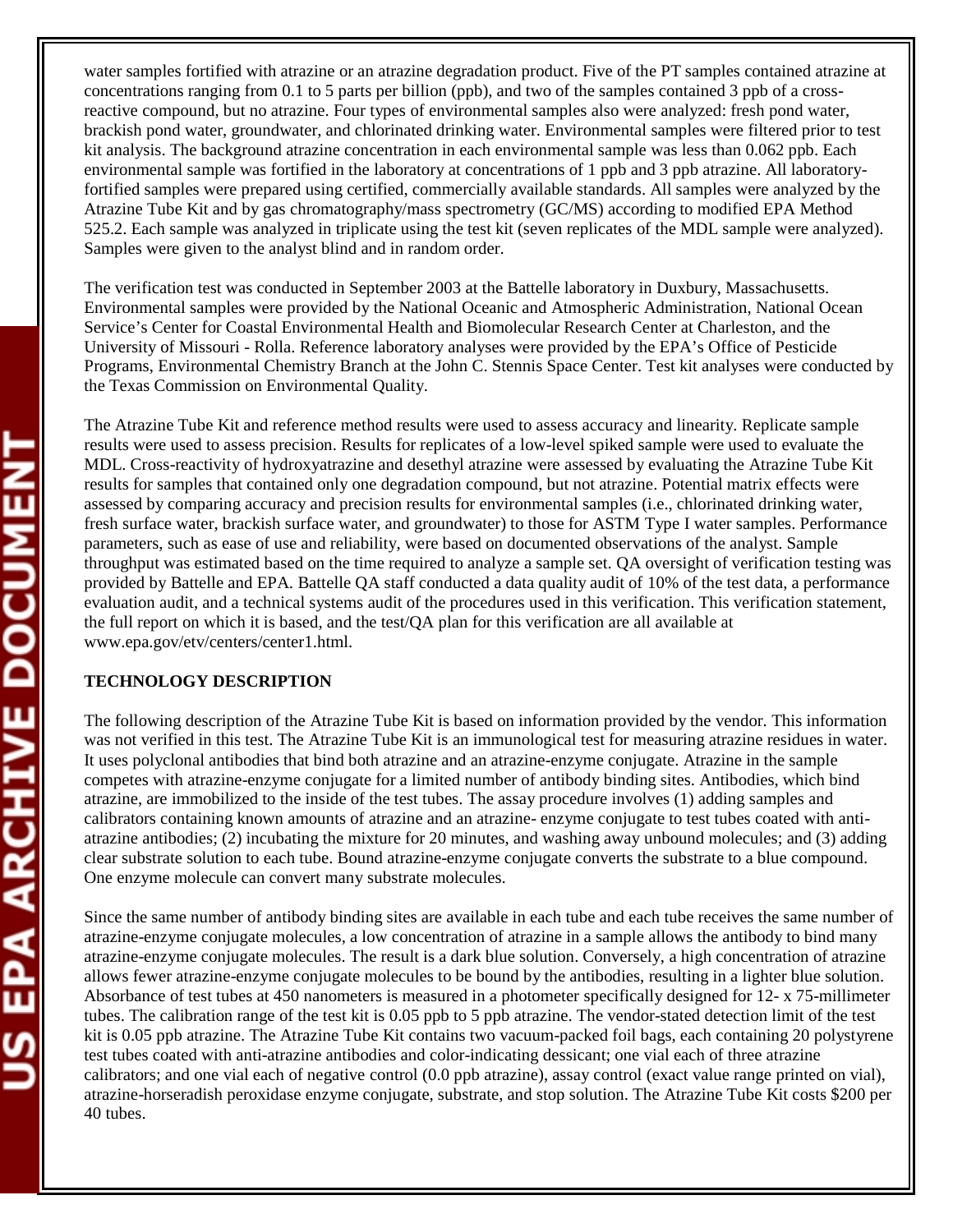Other materials that are required but not provided with the Atrazine Tube Kit are the photometer, a watch or timer, wash bottle containing tap or deionized water, a 500 µL pipette with disposable tips, and a test tube rack that will retain the test tubes when inverted. These materials can be purchased separately from the vendor.

## **VERIFICATION OF PERFORMANCE**

Quantitative performance results for all parameters except ease of use, reliability, and sample throughput are summarized in the following table:

| <b>Parameter</b>                                                                                                                                                                                                                                       | <b>Performance Results</b>                                                                                                                                                           | <b>Comments</b>                                                                                                                                                                                                                                                         |
|--------------------------------------------------------------------------------------------------------------------------------------------------------------------------------------------------------------------------------------------------------|--------------------------------------------------------------------------------------------------------------------------------------------------------------------------------------|-------------------------------------------------------------------------------------------------------------------------------------------------------------------------------------------------------------------------------------------------------------------------|
| Accuracy (percent recovery)<br>PT samples, $0.1 - 5$ ppb atrazine<br>Environmental samples: 1 ppb and<br>3 ppb atrazine-fortified, respectively:<br>Fresh pond water<br>Brackish pond water<br>Groundwater<br>Chlorinated drinking water               | 82% - 133%; average 101%<br>86% and 75%<br>171% and 129%<br>94% and 83%<br>135% and 87%                                                                                              | Background atrazine<br>concentrations in all<br>environmental samples<br>were < 0.062 ppb. 135%<br>recovery in chlorinated<br>drinking water $+1$ ppb<br>atrazine sample due to low<br>reference method result                                                          |
| Precision (relative standard deviation)<br>PT samples, $0.1 - 5$ ppb atrazine and<br>cross-reactivity samples<br>Environmental samples: 1 ppb and<br>3 ppb atrazine-fortified, respectively:<br>Fresh pond water<br>Brackish pond water<br>Groundwater | 5.0% - 25.4%; average 15.9%<br>8.7% and 12.7%<br>16.4% and 12.0%<br>22.8% and 3.9%                                                                                                   | $(0.79$ ppb).                                                                                                                                                                                                                                                           |
| Chlorinated drinking water                                                                                                                                                                                                                             | 9.8% and 14.5%                                                                                                                                                                       |                                                                                                                                                                                                                                                                         |
| Linearity<br>Slope of regression equation<br>y-intercept<br>Correlation coefficient (r)<br><b>MDL</b><br>Cross-reactivity                                                                                                                              | 0.81<br>0.24<br>0.9575<br>ND                                                                                                                                                         | Results for PT samples<br>from $0.1$ ppb to 5 ppb<br>atrazine used to assess<br>linearity.<br>Atrazine was not detected<br>in the MDL sample<br>(ASTM Type I water<br>spiked with 0.1 ppb<br>atrazine), so MDL could<br>not be determined<br>according to test/QA plan. |
| 3 ppb hydroxyatrazine                                                                                                                                                                                                                                  | Average result $<0.05$ ppb atrazine                                                                                                                                                  | Cross-reactivity samples                                                                                                                                                                                                                                                |
| 3 ppb desethyl atrazine<br>Matrix interference effects                                                                                                                                                                                                 | Average result 0.11 ppb atrazine<br>171% and 129% average<br>recoveries for atrazine-fortified<br>brackish pond water samples<br>compared to 101% average<br>recovery for PT samples | did not contain atrazine.<br>Positive bias observed in<br>brackish pond water<br>sample results.                                                                                                                                                                        |
| False positive results                                                                                                                                                                                                                                 | 6 out of 38 results                                                                                                                                                                  | Evaluated relative to 0.1<br>ppb atrazine. Three of the<br>six false positive results<br>associated with a sample<br>containing an atrazine<br>degradation product.                                                                                                     |
| False negative results                                                                                                                                                                                                                                 | None                                                                                                                                                                                 | Evaluated relative to 0.1<br>ppb atrazine. Three of<br>these results associated<br>with a sample containing<br>an atrazine degradation<br>product.                                                                                                                      |